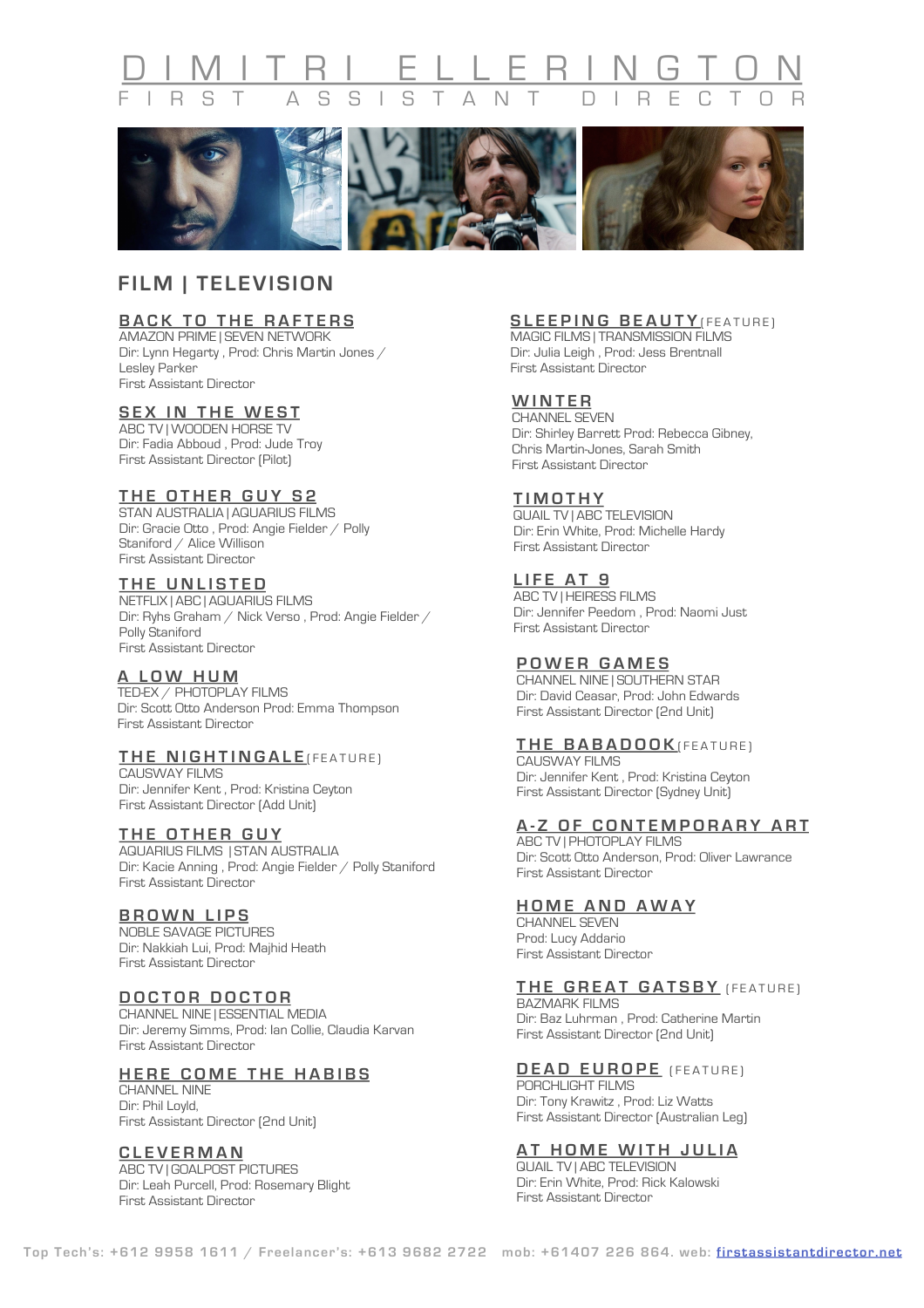

#### **UNDERBELLY- RAZOR**

SCREENTIME | CHANNEL NINE Dir: Cherie Nowlan , Prod: Alisa Argenzio First Assistant Director

#### **LAID**

PORCHLIGHT FILMS | ABC TELEVISION Dir: Trent O'Donnell , Prod: Liz Watts First Assistant Director

#### **BEFORE THE RAIN** (FEATURE)

AFTRS | NIDA Prod: Sandra Levy First Assistant Director

#### **30 SECONDS**

ZAPRRUDER'S OTHER FILMS | FOXTEL Dir: Shawn Seet, Prod: Sue Seery First Assistant Director

#### **FARMER WANTS A WIFE** (REUNION)

FREEMANTLE MEDIA | CHANNEL NINE Dir: Paul Murphy, Prod: Channel Nine First Assistant Director

## **GANGS OF OZ**

EYEWORKS | CHANNEL SEVEN Dir: Kay Pavlou First Assistant Director

# **T V C' s | PROMOS** (SELECTED)

**SOOTHERS** Photoplay Films 1st AD, Dir: Scott Otto Anderson

**SEAFOLLY PLAYTIME** 1st AD, Dir: Gracie Otto

**AFL FINCH** 1st AD, Dir: Chris Nelius

**CBA** 13 & Co 1st AD, Dir: Armand De Saint-Salvy

**RACQ** Kiosk Films 1st AD, Dir: Ryan Renshaw

**P&O - SOMETHING FOR EVERYONE** Photoplay Films 1st AD, Dir: Scott Otto Anderson

**WESTFIELD - SPRING / SUMMER Hogarth** 1st AD, Dir: Ted O'Donnell

**WONDER WHITE - BOUNCE!** Photoplay Films 1st AD, Dir: Scott Otto Anderson

**NRL - LET'S MAKE HISTORY** Photoplay Films 1st AD, Dir: Scott Otto Anderson

**COBRAM ESTATE OILS**

Red Engine 1st AD, Dir: Jane Eakin

### **MAKE ME A SUPERMODEL**

ENDEMOL SOUTHERN STAR | CHANNEL SEVEN Dir: Phil Kemp First Assistant Director

#### **PACKED TO THE RAFTERS**

CHANNEL SEVEN Dir: Chris Martin Jones, Prod: Jo Porter First Assistant Director

#### **PROJECT GREEN LIGHT**

SCREENTIME | FOXTEL MacRae Brothers Team First Assistant Director

#### **HEADLAND**

CHANNEL SVEN Prod: Jo Porter First Assistant Director

### **DOUBLE THE FIST**

ABC TELEVISION Prod: Megan Harding First Assistant Director

## **YOUNG LIONS**

CHANNEL NINE Dir: Anna Kokkinos / Jessica Hobbs First Assistant Director (2nd Unit)

#### **BREAST CANCER INSTITUTE**

Agile Media 1st AD, Dir: Jen Peedom

**MND - FADING SYMPHONY** Photoplay Films 1st AD, Dir: Husein Alicajic

**WESTFIELD** Agile Media 1st AD, Dir: John Dennis

#### **WOOLWORTHS - OLYMPICS** Exit Films

1st AD, Dir: Paola Morabitto

**MAZDA 3** 9MM 1st AD, Dir: Dean Coderington

**RAMS** Photoplay Films 1st AD, Dir: Scott Otto Anderson

**ST GEORGE** Photoplay Films 1st AD, Dir: Scott Otto Anderson

**P & O** Exit Films 1st AD, Dir Christopher Hill

**HOLDEN SPARK** Photoplay Films 1st AD, Dir: Scott Otto Anderson

**BLACKMORES** Photoplay Films 1st AD, Dir: Lucinda Schreiber